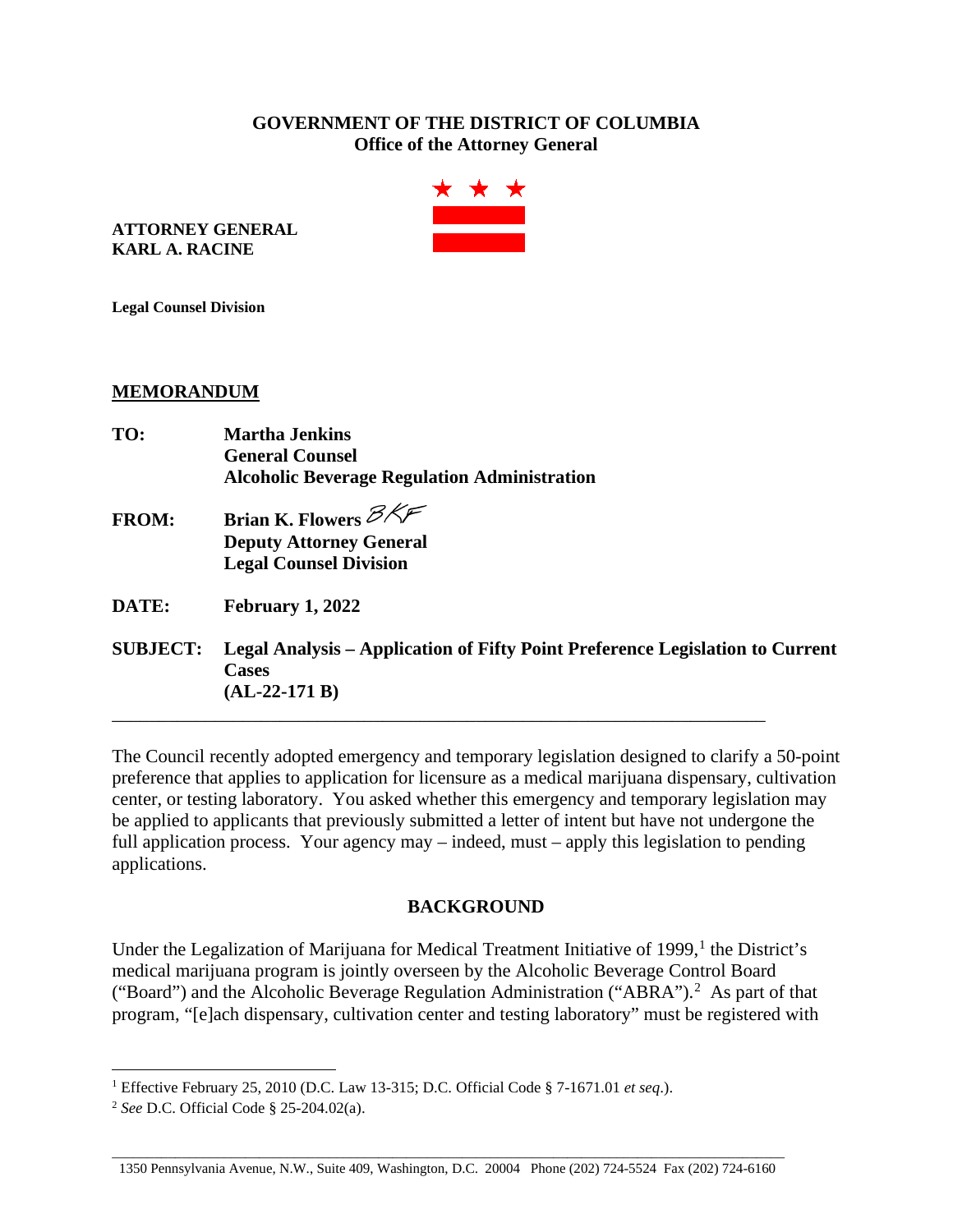ABRA.<sup>[3](#page-1-0)</sup> To start, a business interested in applying for registration must submit a letter of intent that formally notifies ABRA of its intent to apply.<sup>[4](#page-1-1)</sup> The application process itself is competitive due to limits on how many of these dispensaries, cultivation centers, and testing laboratories may operate,[5](#page-1-2) and one competitive element of that process is that an application "shall be awarded a preference equal to 50 points or 20% of the available points, whichever is more," if the applicant business qualifies as a "medical cannabis certified business enterprise."[6](#page-1-3) (We will refer to this as the "CBE preference.")

The emergency and temporary legislation at issue here was designed to clarify who qualifies as a medical cannabis certified business enterprise for the purpose of the CBE preference. Previously, that category was not one that the Department of Small and Local Business Development ("DSLBD") would certify under its governing statute,<sup>[7](#page-1-4)</sup> even though the category had "certified business enterprise" in its name and was defined in a way that closely resembled an equity impact enterprise, a category of business enterprise that DSLBD certifies.<sup>[8](#page-1-5)</sup> This state of affairs generated confusion, which led to the emergency and temporary legislation at issue: the Fifty-Point Preference Clarification Emergency Amendment Act of 2021 ("Emergency Act")<sup>[9](#page-1-6)</sup> and the Fifty-Point Preference Clarification Temporary Amendment Act of 2021 ("Temporary  $Act<sup>10</sup>$  $Act<sup>10</sup>$  $Act<sup>10</sup>$  This emergency and temporary legislation changed the law governing this process. It stated that, to be a medical cannabis certified business enterprise, a business must, among other things, be certified as an equity impact enterprise. $11$ 

## **ANALYSIS**

Your question arises because the Emergency Act went into effect 8 days before the application process began, but well after the letter of intent process closed.<sup>12</sup> Our understanding is that some applicants believe ABRA should not apply the Emergency Act to pending applications because it did not apply during the time when prospective applicants sent their letters of intent. In our

<span id="page-1-0"></span><sup>3</sup> D.C. Official Code § 7-1671.06(d)(1).

<span id="page-1-1"></span><sup>4</sup> 22-C DCMR § 5401.2 – 5401.4.

<span id="page-1-2"></span><sup>5</sup> *See* D.C. Official Code § 7-1671.06(d)(2) and (3).

<span id="page-1-3"></span> $6$  *Id.* § 7-1671.06(d)(5)(A).

<span id="page-1-4"></span> $<sup>7</sup>$  That statute (following a 2014 renaming) is the Small and Certified Business Enterprise Development and</sup> Assistance Act of 2005, effective October 20, 2005 (D.C. Law 16-33; D.C. Official Code § 2-218.01 *et seq*.). Categories of certified business enterprise are listed in Part D, Subpart 1 of the Act (D.C. Official Code §§ 2-218.31  $-2-218.39$ ).

<span id="page-1-5"></span><sup>8</sup> *See* Fifty-Point Preference Clarification Emergency Declaration Resolution of 2021, § 2(d), effective November 2, 2021 (Res. 24-283; 68 DCR 11956) (describing the confusion about the prior law); D.C. Official Code § 2- 218.02(8A) (definition of an equity impact enterprise).

<span id="page-1-6"></span><sup>9</sup> Effective November 18, 2021 (D.C. Act 24-211; 68 DCR 12363).

<span id="page-1-7"></span><sup>10</sup> Enacted on December 22, 2021 (D.C. Act 24-257; 68 DCR 14082).

<span id="page-1-8"></span><sup>&</sup>lt;sup>11</sup> See Emergency Act § 2; Temporary Act § 2. This memorandum does not offer substantive commentary (including any policy analysis) on the Emergency and Temporary Acts; it reaches only those Acts' applicability to current cases.

<span id="page-1-9"></span><sup>&</sup>lt;sup>12</sup> *See* 22-C DCMR § 5401.2 (noting the limited timeframe for submitting letters of intent); Medical Cannabis Program: Public Notice, 68 DCR 12526 (Nov. 26, 2021) (noting that the letter of intent process closed on May 21, 2021).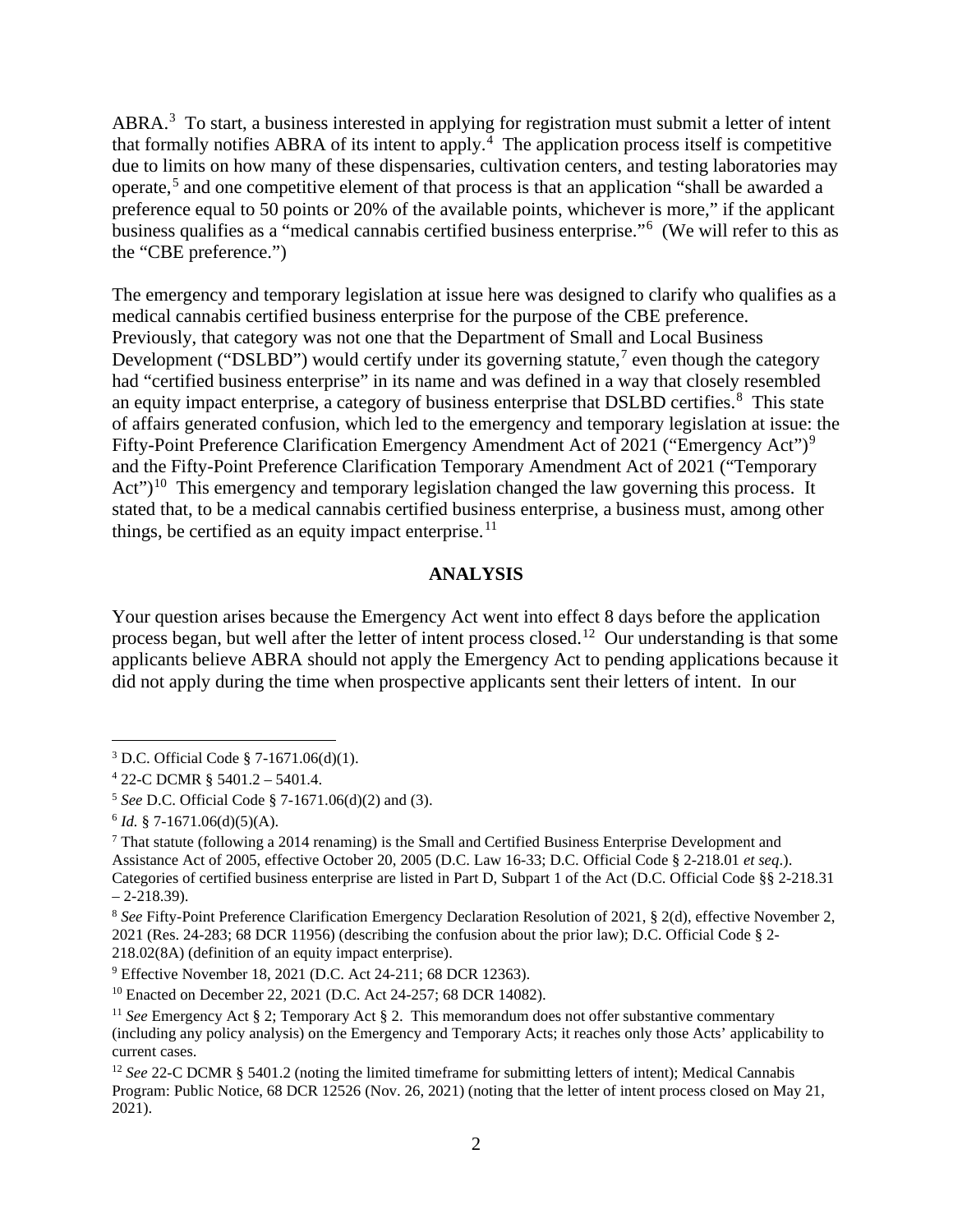view, the Emergency Act governs current applications, as will the Temporary Act once it becomes effective.

When a question like this arises, a court may need to engage in the complex inquiry of whether applying the new law to pending cases would render that law "retroactive" (or, put differently, give that law, "retroactive effect"). Contrary to how we would ordinarily use the word "retroactive,"<sup>[13](#page-2-0)</sup> a statute is not considered retroactive under governing case law "merely because" it is applied in a case arising from conduct antedating the statute's enactment." *Landgraf v. Usi Film Prods., Inc.*, 511 U.S. 244, 270 (1994). A statute is not retroactive unless it would "impair rights a party possessed when she acted, increase a party's liability for past conduct, or impose new duties with respect to transactions already completed." *Frazier v. DOES.*, 229 A.3d 131, [14](#page-2-1)0 (D.C. 2020) (cleaned up).<sup>14</sup>

We need not engage in that complex inquiry here, however. Before a court asks whether applying new legislation to pending cases would give that legislation retroactive effect, it asks whether the legislature "has expressly prescribed the statute's proper reach, and in the absence of language as helpful as that," whether the court can "draw a comparably firm conclusion about the temporal reach specifically intended by applying our normal rules of construction." *Fernandez-Vargas v. Gonzalez*, 548 U.S. 30, 37 (2006) (cleaned up). If it can, that intended temporal reach controls. *Id.* This principle resolves your question because normal rules of statutory construction make it clear that the Emergency and Temporary Acts apply to pending applications.

The Acts reach these applications because of the "basic principle of statutory interpretation" that "each provision of [a] statute should be construed so as to give effect to all of the statute's provisions, not rendering any provision superfluous. *Grayson v. AT&T Corp.*, 15 A.3d 219, 238 (D.C. 2011) (en banc) (original brackets and internal citation omitted). The Emergency and Temporary Acts would be superfluous if they did not apply to currently pending applications. Emergency legislation operates for only 90 days, [15](#page-2-2) and temporary legislation expires after 225 days, <sup>[16](#page-2-3)</sup> so the Emergency and Temporary Acts cumulatively operate for less than a year (with a likely 2-day gap in between them).<sup>[17](#page-2-4)</sup> They will thus expire before the next set of applications can be sent in. The medical marijuana registration process operates on an annual basis,[18](#page-2-5) and

<span id="page-2-0"></span><sup>&</sup>lt;sup>13</sup> *See Retroactive*, Black's Law Dictionary (11th ed. 2019) (defining it as "extending in scope or effect to matters that have occurred in the past"); *Retroactive*, The Merriam-Webster Dictionary (2004) (defining it as "made effective as of a date prior to enactment").

<span id="page-2-1"></span><sup>&</sup>lt;sup>14</sup> We also note that truly retroactive legislation is not categorically impermissible. *See Landgraf*, 511 U.S. at 266 (discussing particular types of impermissible retroactive legislation).

<span id="page-2-2"></span><sup>15</sup> *See* D.C. Official Code § 1-206.02(c)(1).

<span id="page-2-3"></span><sup>&</sup>lt;sup>16</sup> *See*, *e.g.*, Temporary Act § 5(b) ("This act shall expire after 225 days of its having taken effect").

<span id="page-2-4"></span> $17$  The Emergency Act will expire on February 16, 2022, and the Temporary Act is not projected to become law until February 18, 2022. *See* <https://lims.dccouncil.us/Legislation/B24-0479> (expiration date of the Emergency Act); <https://lims.dccouncil.us/Legislation/B24-0480> (projected law date for the Temporary Act).

<span id="page-2-5"></span><sup>&</sup>lt;sup>18</sup> D.C. Official Code § 7-1671.05(3) (medical marijuana registration cards expire annually). One recently adopted exception is that, those who register between November 5, 2021 and January 31, 2022 will receive registration cards that expire biennially. *See* Medical Marijuana Patient Access Emergency Amendment Act of 2021, effective November 5, 2021 (D.C. Act 24-206; 68 DCR 12188).